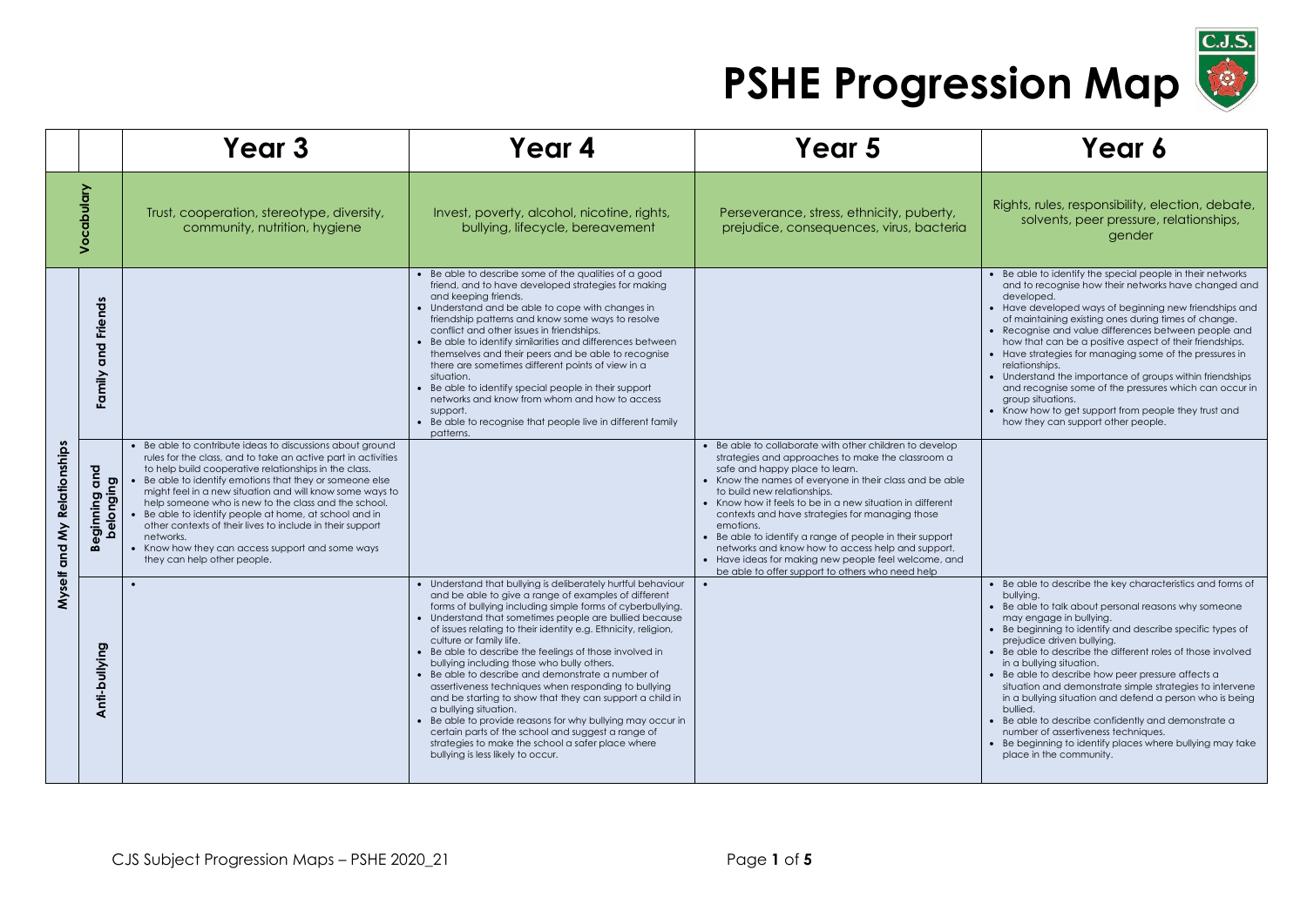

|                    |                                              | Year <sub>3</sub>                                                                                                                                                                                                                                                                                                                                                                                                                                                                                                                                                                                                                                                                                                                                                                                                                                 | Year 4                                                                                                                                                                                                                                                                                                                                                                                                                                                                                                                                                                                                                                                                                                                                                                                                                            | Year 5                                                                                                                                                                                                                                                                                                                                                                                                                                                                                                                                                                                                                                                                                                                                                                                                                                                                                                                                                               | Year 6                                                                                                                                                                                                                                                                                                                                                                                                                                                                                                                                                                                                                                                                                                                                                                                                                                                                                                                                                          |
|--------------------|----------------------------------------------|---------------------------------------------------------------------------------------------------------------------------------------------------------------------------------------------------------------------------------------------------------------------------------------------------------------------------------------------------------------------------------------------------------------------------------------------------------------------------------------------------------------------------------------------------------------------------------------------------------------------------------------------------------------------------------------------------------------------------------------------------------------------------------------------------------------------------------------------------|-----------------------------------------------------------------------------------------------------------------------------------------------------------------------------------------------------------------------------------------------------------------------------------------------------------------------------------------------------------------------------------------------------------------------------------------------------------------------------------------------------------------------------------------------------------------------------------------------------------------------------------------------------------------------------------------------------------------------------------------------------------------------------------------------------------------------------------|----------------------------------------------------------------------------------------------------------------------------------------------------------------------------------------------------------------------------------------------------------------------------------------------------------------------------------------------------------------------------------------------------------------------------------------------------------------------------------------------------------------------------------------------------------------------------------------------------------------------------------------------------------------------------------------------------------------------------------------------------------------------------------------------------------------------------------------------------------------------------------------------------------------------------------------------------------------------|-----------------------------------------------------------------------------------------------------------------------------------------------------------------------------------------------------------------------------------------------------------------------------------------------------------------------------------------------------------------------------------------------------------------------------------------------------------------------------------------------------------------------------------------------------------------------------------------------------------------------------------------------------------------------------------------------------------------------------------------------------------------------------------------------------------------------------------------------------------------------------------------------------------------------------------------------------------------|
|                    | emotions<br>$\hat{\boldsymbol{\varepsilon}}$ | • Be able to recognise and communicate how they are<br>feeling.<br>• Be able to recognise and describe feelings in others,<br>using non-verbal as well as spoken cues.<br>• Have developed some strategies to deal with their own<br>strong emotions and with feeling overwhelmed.<br>• Know that there is a link between thoughts, feelings and<br>behaviour.<br>• Understand that how they feel can affect how they<br>approach and tackle tasks and have some strategies for<br>remaining positive.<br>• Have developed some understanding of the 'fight or<br>flight' response and how this can affect behaviour.<br>• Begin to use a simple problem-solving process,<br>sometimes independently, and have some strategies to<br>solve a problem.<br>• Know what it feels and looks like to be assertive and<br>when it might be appropriate. |                                                                                                                                                                                                                                                                                                                                                                                                                                                                                                                                                                                                                                                                                                                                                                                                                                   | • Be able to recognise and describe feelings in themselves<br>and others, including mixed emotions and moods.<br>• Be able to communicate effectively how they are<br>feeling, including reasons for that feeling.<br>Regularly use some strategies to manage their feelings,<br>including calming and relaxing themselves.<br>Begin to develop strategies for understanding and<br>responding sensitively to others' emotions.<br>• Use some strategies to regain a more positive outlook if<br>necessary, understanding why and when this might be<br>helpful.<br>• Understand why and how they might become<br>overwhelmed by strong emotions and have some<br>strategies to help themselves, including asking for help.<br>• Be able to use a simple problem-solving process and<br>sometimes support others to do so too.<br>• Know what it feels and looks like to be assertive and<br>understand some situations where being assertive might<br>be important. | $\bullet$                                                                                                                                                                                                                                                                                                                                                                                                                                                                                                                                                                                                                                                                                                                                                                                                                                                                                                                                                       |
|                    | Change<br>Managing                           |                                                                                                                                                                                                                                                                                                                                                                                                                                                                                                                                                                                                                                                                                                                                                                                                                                                   | • Be able to identify changes that they and other children<br>may experience in their lives.<br>• Be able to name emotions that may be involved in loss<br>and change situations and have some strategies for<br>coping with them.<br>• Know what helps or hinders when they are experiencing<br>difficult emotions.<br>• Understand how someone who experiences<br>bereavement might feel.<br>• Know who they can talk to if they are experiencing<br>difficult emotions, and how to ask for help.<br>• Be able to plan to make a chosen change happen                                                                                                                                                                                                                                                                           |                                                                                                                                                                                                                                                                                                                                                                                                                                                                                                                                                                                                                                                                                                                                                                                                                                                                                                                                                                      | • Be able to identify a range of situations which involve<br>loss and change.<br>• Recognise emotions associated with loss and change<br>and understand how these feelings can change.<br>Be able to identify what might help when experiencing<br>difficult emotions.<br>• Know how they can access support and how they can<br>support other people.<br>• Be able to reflect on their own experiences of change<br>and describe some ways they have affected them.<br>• Have developed strategies for coping with future<br>changes, including transition to secondary school                                                                                                                                                                                                                                                                                                                                                                                 |
| Economic Wellbeing | apability<br>Õ<br>Financial                  |                                                                                                                                                                                                                                                                                                                                                                                                                                                                                                                                                                                                                                                                                                                                                                                                                                                   | • Know that we receive money through a variety of<br>means, including paid work.<br>• Know ways to keep money safe, including saving it.<br>• Understand that some of the ways we use money can<br>make it grow or involve risk.<br>• Understand that we make choices about spending for<br>many different reasons.<br>• Begin to understand that the choices we make affect<br>us, our communities and the wider world.<br>• Begin to understand and manage the sometimes<br>uncomfortable and changing feelings we have about<br>money.<br>• Begin to understand that money may have different<br>value and meaning to different people at different times<br>and in different cultures.<br>• Know about the work of a charity and why we might<br>need it.<br>• Be able to manage money effectively in real life<br>situations |                                                                                                                                                                                                                                                                                                                                                                                                                                                                                                                                                                                                                                                                                                                                                                                                                                                                                                                                                                      | • Have a broad view of what money is, including history,<br>trade and currencies.<br>• Understand that occupations require different skills and<br>allow for different earnings, the deductions from which<br>support others in the community.<br>Know that the choices we make and the ideas we have<br>about money change according to individual<br>circumstances, values, beliefs and culture.<br>Understand how our choices can have an impact on<br>the local and wider communities.<br>• Understand that managing money is complex and may<br>involve risk but there are people who can help.<br>• Have a broad view of what we mean by poverty and<br>know something of its links with trade and charities.<br>• Understand that feelings around money can be<br>complex, difficult and changeable.<br>Be able to manage money effectively in real life<br>situations, making informed choices, tracking their<br>spending and keeping within a budget. |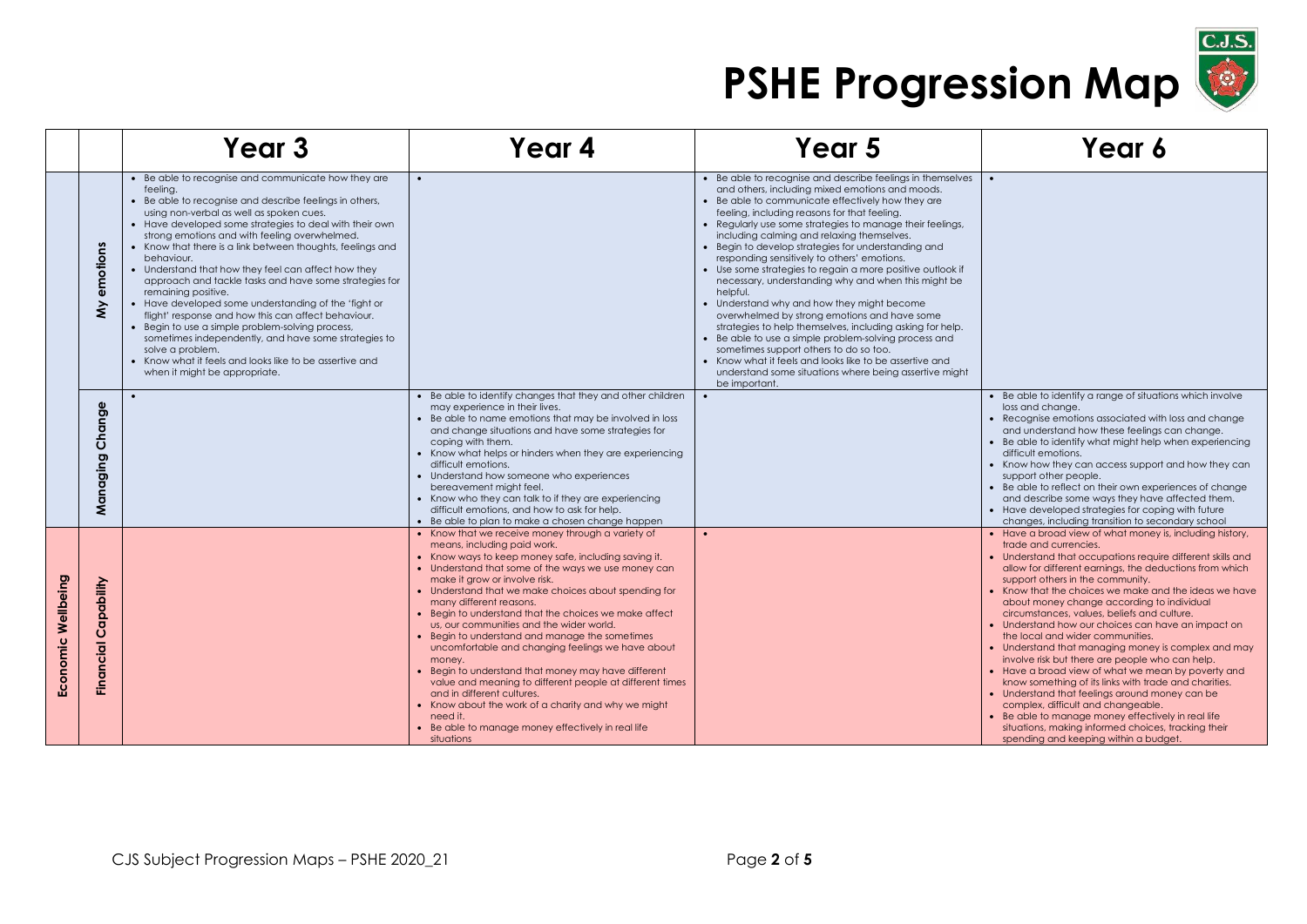

|             |                                                    | Year 3                                                                                                                                                                                                                                                                                                                                                                                                                                                                                                                                                                                                                                                           | Year 4                                                                                                                                                                                                                                                                                                                                                                                                                                                                                                                                                                                                                                                                                    | Year 5                                                                                                                                                                                                                                                                                                                                                                                                                                                                                                                                                                                                           | Year 6                                                                                                                                                                                                                                                                                                                                                                                                                                                                                                                                                                                                                                                                                                                                                                                                                                 |
|-------------|----------------------------------------------------|------------------------------------------------------------------------------------------------------------------------------------------------------------------------------------------------------------------------------------------------------------------------------------------------------------------------------------------------------------------------------------------------------------------------------------------------------------------------------------------------------------------------------------------------------------------------------------------------------------------------------------------------------------------|-------------------------------------------------------------------------------------------------------------------------------------------------------------------------------------------------------------------------------------------------------------------------------------------------------------------------------------------------------------------------------------------------------------------------------------------------------------------------------------------------------------------------------------------------------------------------------------------------------------------------------------------------------------------------------------------|------------------------------------------------------------------------------------------------------------------------------------------------------------------------------------------------------------------------------------------------------------------------------------------------------------------------------------------------------------------------------------------------------------------------------------------------------------------------------------------------------------------------------------------------------------------------------------------------------------------|----------------------------------------------------------------------------------------------------------------------------------------------------------------------------------------------------------------------------------------------------------------------------------------------------------------------------------------------------------------------------------------------------------------------------------------------------------------------------------------------------------------------------------------------------------------------------------------------------------------------------------------------------------------------------------------------------------------------------------------------------------------------------------------------------------------------------------------|
|             | and<br>responsibilities<br>s.<br>ω<br>έ<br>Rights, |                                                                                                                                                                                                                                                                                                                                                                                                                                                                                                                                                                                                                                                                  | • Be able to explain the difference between wants and<br>needs.<br>• Be able to explain why rights are important.<br>• Be able to explain that rights come with responsibilities<br>and explain how these responsibilities affect their<br>actions.<br>• Be able to explain why rules are needed and be able to<br>identify those which are necessary and useful.<br>• Participate in making class ground rules and show or<br>explain what following the rules looks like.<br>• Suggest different ways of making a decision and ways<br>they can influence decision making in school.<br>• Be able to describe what a representative does.<br>• Take part in simple debating and voting. |                                                                                                                                                                                                                                                                                                                                                                                                                                                                                                                                                                                                                  | • Be able to state some of the rights in the United Nations<br>Convention on the Rights of the Child and explain why<br>they are important.<br>• Identify some of the links between rights, rules and<br>responsibilities.<br>Be able to suggest useful ground rules and give<br>examples of what following the rules looks like.<br>• Understand how rights and responsibilities can<br>sometimes conflict with each other and suggest ways of<br>resolving this in different situations.<br>• Know why rules and laws are needed in society and<br>explain some reasons why people sometimes break<br>them.<br>Understand the role of parliament, MPs, local councils<br>and councillors and link this with school councils.<br>• Be able to express their views on a moral or social<br>question and listen to the views of others. |
| Citizenship | together<br>king                                   | • Be able to identify their own strengths and skills and<br>those of others.<br>• Be able to identify skills they would like to develop.<br>• Take part in a class learning challenge.<br>• Know how to show they are listening using their body,<br>express opinions confidently and ask open questions.<br>• Be able to work as a group to make decisions and solve<br>a problem.<br>• Know how different people can contribute to a group<br>task.<br>• Be able to persevere at a task.<br>• Be able to evaluate a group task, including giving and<br>receiving feedback.                                                                                    |                                                                                                                                                                                                                                                                                                                                                                                                                                                                                                                                                                                                                                                                                           | • Be able to identify their own strengths and skills, those of<br>others and know how these can complement each<br>other.<br>Be able to talk about skills they would like to develop<br>and hopes for the future.<br>• Understand that the ability to learn is a valuable skill.<br>• Know some skills which might be useful in a range of<br>jobs.<br>• Communicate effectively, using listening, negotiation,<br>debating and chairing skills.<br>• Recognise influences on their decision making, including<br>the media.<br>• Know how to persevere.<br>• Use evaluation and feedback to inform future work. |                                                                                                                                                                                                                                                                                                                                                                                                                                                                                                                                                                                                                                                                                                                                                                                                                                        |
|             | ommunity<br>Ω<br>ಹ<br>ersity<br>ăά                 | • Be able to describe aspects of their identity, and to<br>recognise similarities and differences between<br>themselves and others.<br>• Recognise difference and respect diversity, including<br>the importance of recognising and challenging<br>stereotypes.<br>• Know about groups and communities that exist locally,<br>and the roles some people play in the community.<br>• Understand some different forms the media can take<br>and some of what it does.<br>• Understand some of the needs of and how to care for<br>the local environment.<br>• Know about the needs of animals, including pets, and<br>the responsibilities of humans towards them. |                                                                                                                                                                                                                                                                                                                                                                                                                                                                                                                                                                                                                                                                                           | • Be able to recognise aspects of their identity and<br>understand how other people can influence their<br>perception of themselves.<br>Be able to describe the ethnic make-up of their<br>community and different groups that live in Britain.<br>Recognise the negative effects of stereotyping and<br>prejudice.<br>• Know about how they and others, including volunteers,<br>contribute to the community.<br>• Understand about the role of the media and its possible<br>influences.<br>• Understand some ways of caring for the environment<br>and the contribution they can make.                        |                                                                                                                                                                                                                                                                                                                                                                                                                                                                                                                                                                                                                                                                                                                                                                                                                                        |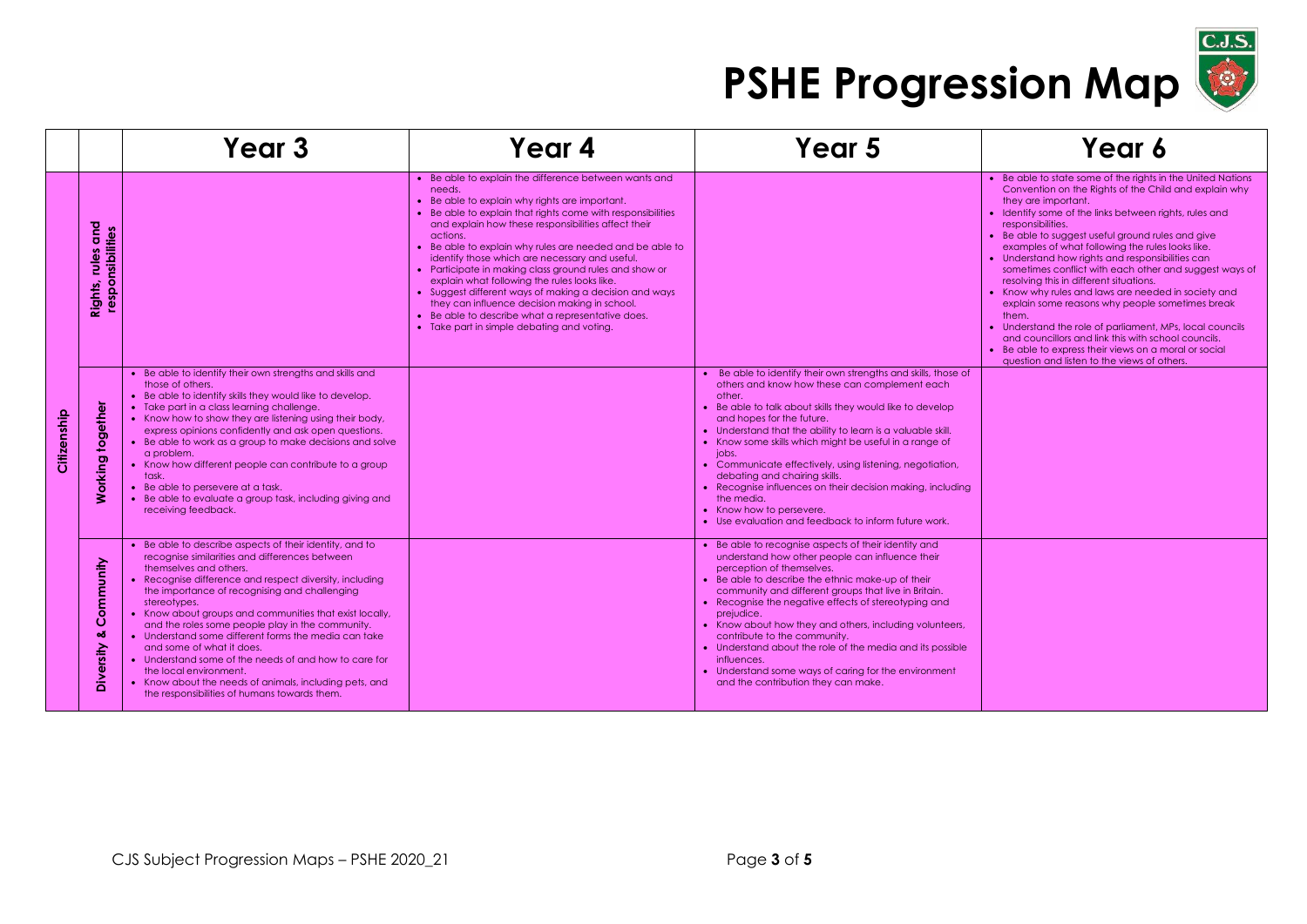

|                              |                      | Year <sub>3</sub>                                                                                                                                                                                                                                                                                                                                                                                                                                                                                                                                                                                                                                                                        | Year 4                                                                                                                                                                                                                                                                                                                                                                                                                                                                                                                                                                                                                                                                                                                                                                                           | Year <sub>5</sub>                                                                                                                                                                                                                                                                                                                                                                                                                                                                                                                                                                                                                                                                                                                                                                                                          | Year 6                                                                                                                                                                                                                                                                                                                                                                                                                                                                                                                                                                                                                                               |
|------------------------------|----------------------|------------------------------------------------------------------------------------------------------------------------------------------------------------------------------------------------------------------------------------------------------------------------------------------------------------------------------------------------------------------------------------------------------------------------------------------------------------------------------------------------------------------------------------------------------------------------------------------------------------------------------------------------------------------------------------------|--------------------------------------------------------------------------------------------------------------------------------------------------------------------------------------------------------------------------------------------------------------------------------------------------------------------------------------------------------------------------------------------------------------------------------------------------------------------------------------------------------------------------------------------------------------------------------------------------------------------------------------------------------------------------------------------------------------------------------------------------------------------------------------------------|----------------------------------------------------------------------------------------------------------------------------------------------------------------------------------------------------------------------------------------------------------------------------------------------------------------------------------------------------------------------------------------------------------------------------------------------------------------------------------------------------------------------------------------------------------------------------------------------------------------------------------------------------------------------------------------------------------------------------------------------------------------------------------------------------------------------------|------------------------------------------------------------------------------------------------------------------------------------------------------------------------------------------------------------------------------------------------------------------------------------------------------------------------------------------------------------------------------------------------------------------------------------------------------------------------------------------------------------------------------------------------------------------------------------------------------------------------------------------------------|
|                              | Risk<br>anaging<br>z | • Be able to give an example of a physical, a social and<br>an emotional risk.<br>• Be able to give an example of how their friends might<br>affect their decisions about risky situations.<br>• Be able to name some emotions they might feel in a<br>risky situation and how these might affect their body.<br>• Be able to explain a strategy they could use for decision<br>making in risky situations.<br>• Be able to suggest ways of reducing risk in everyday<br>situations and recognise ways of preventing accidents.<br>• Be able to name some people they could ask for help in<br>a risky situation.<br>• Be able to recognise an emergency and suggest<br>suitable action. |                                                                                                                                                                                                                                                                                                                                                                                                                                                                                                                                                                                                                                                                                                                                                                                                  | • Be able to describe a positive and negative<br>consequence of taking a risk.<br>• Be able to give an example of a physical, social and<br>emotional risk.<br>• Be able to evaluate how risky something is and explain<br>their reasoning.<br>• Be able to describe a situation where they are<br>responsible for their own safety and talk about the<br>influence of others.<br>• Understand and use the 'stop, decide, do' strategy.<br>• Be able to name some people in their network they<br>would approach for help and describe how they might<br>do this.<br>• Be able to name some organisations where people can<br>get help and support.<br>• Know how to respond supportively when someone<br>shares a problem with them.<br>• Know how to put someone in the recovery position and<br>make an emergency call. |                                                                                                                                                                                                                                                                                                                                                                                                                                                                                                                                                                                                                                                      |
| Healthy and Safer Lifestyles | Safety<br>ㅎ<br>န     | • Know the 5 elements of the Green Cross Code and<br>describe the types of clothing which make them easily<br>visible to traffic.<br>• Understand the dangers of fire, including smoke<br>inhalation and be able to suggest some simple courses<br>of action they can take.<br>• Know some safety rules for beaches and inland<br>waterways.<br>Be able to suggest some general rules for safety and<br>ways they can contribute to their own safety on a<br>school trip.<br>• Be able to describe preventable and unintentional<br>accidents<br>Describe some risky situations they might face and say<br>what they can do to feel as safe as possible.                                 | • Be able to contribute to discussions and listen to other<br>viewpoint's about personal safety and take an active<br>part in class activities including using assertive voice and<br>body language<br>Be able to identify trusted adults to include in their<br>network of support, and who they can go to if they have<br>a worry or a 'no' or 'I'm not sure' feeling.<br>Be able to explain what their 'sixth sense' is and how this<br>contributes to assessing different levels of risk.<br>• Be able to identify the difference between good and<br>bad secrets and tricks as well as 'yes' and 'no' touches,<br>understanding that they are able to say 'no' and tell<br>someone on their network of support<br>• Be able to identify and name body parts, including the<br>sexual parts. | • State some reasons why it is important to be careful<br>about what they share online and give some examples<br>of the risks involved.<br>• Explain some ways of ensuring an online profile is as safe<br>as possible and review their own online profiles.<br>• Know how to create and maintain a safe password.<br>• Be able to explain the difference between personal and<br>private information, giving examples, and know that<br>private information should not be shared.<br>• Suggest some strategies which they can use if they see<br>or hear something online which makes them feel<br>uncomfortable.                                                                                                                                                                                                         | • Be able to contribute to discussions about personal<br>safety by listening to other viewpoints and looking<br>beneath the surface.<br>Be able to review trusted adults on their network of<br>support.<br>Be able to define honesty and take part in exploring<br>dilemmas involving honesty and dishonesty.<br>Be able to define what risk and peer group pressure are<br>and how to respond to them using safety planning.<br>• Be able to contribute to discussions around problem<br>solving.<br>Be able to identify touches which break personal<br>boundaries and understand that no-one should touch<br>the intimate parts of their bodies. |
|                              | Education<br>Drug    |                                                                                                                                                                                                                                                                                                                                                                                                                                                                                                                                                                                                                                                                                          | Be able to name some medical and legal recreational<br>drugs.<br>• Have a basic understanding of how a drug can enter<br>the body and the bloodstream.<br>Be able to explain some ways in which medicines are<br>used and describe some of the professionals who work<br>with them.<br>• Have clear ideas about medicine safety and have some<br>ideas for keeping safe and asking for help.<br>• Know that nicotine and alcohol are drugs and describe<br>some of their effects.<br>• Have begun to consider why some people choose to<br>use nicotine and alcohol.<br>• Have thought about influence and persuasion and will<br>demonstrate some skills to counter these.                                                                                                                      |                                                                                                                                                                                                                                                                                                                                                                                                                                                                                                                                                                                                                                                                                                                                                                                                                            | • Be able to categorise drugs as medical, non-medical,<br>legal and illegal.<br>• Understand the possible physical and psychological<br>effects of drugs<br>Be able to distinguish between the reality of drug use<br>and media representations.<br>• Understand some of the laws relating to drugs.<br>Be able to identify risk and risk management strategies<br>and know where they can get support.<br>• Have begun to recognise influence and pressure and<br>have related this to peers and the media.<br>Have found sources of reliable and accurate<br>information                                                                           |